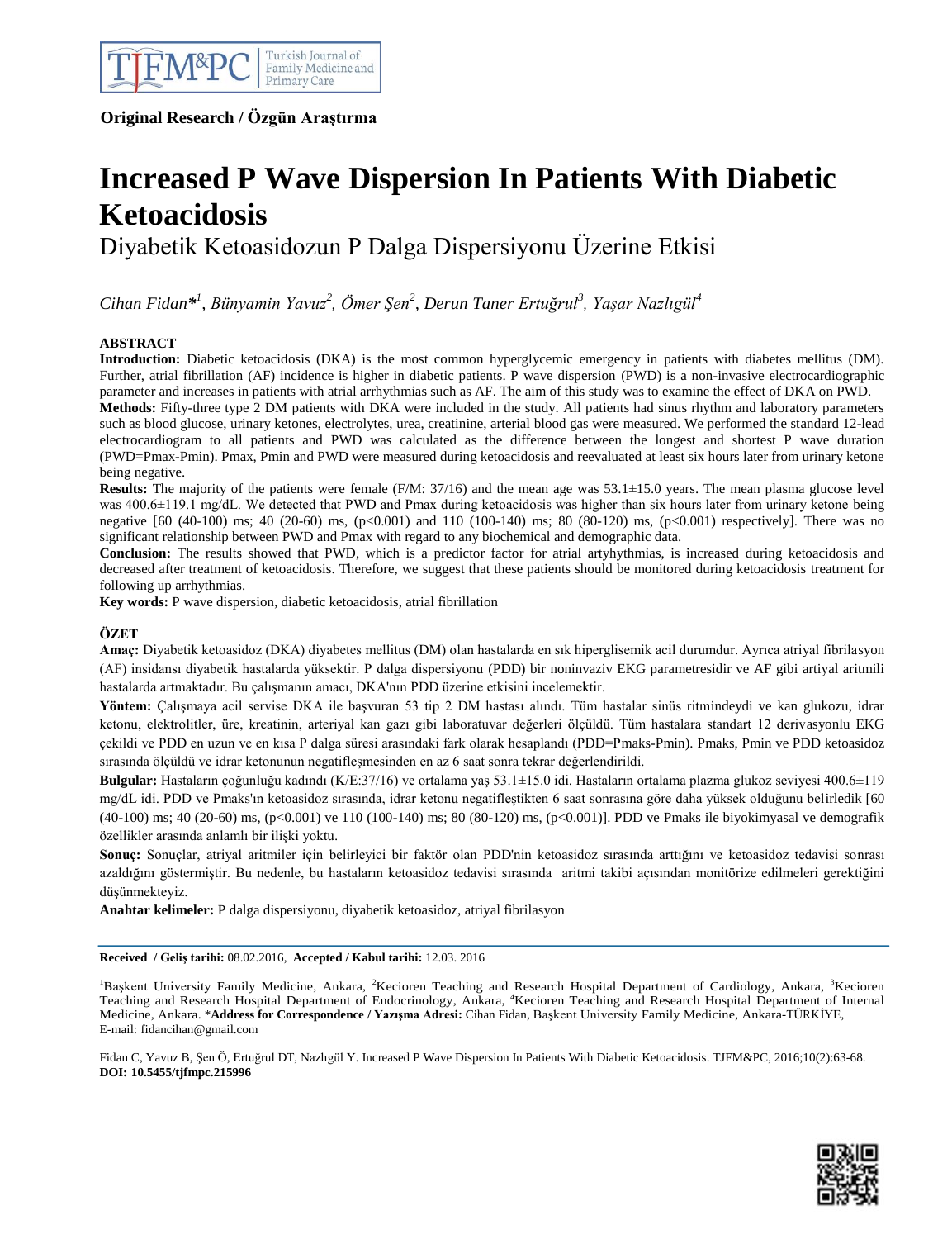#### **Introduction**

 Diabetes mellitus (DM) is a chronic metabolic disorder and diabetic ketoacidosis (DKA) is one of the most important emergency complications of DM. The frequency of cardiovascular disease is increased in diabetic patients, also DM is an independent and strong risk factor for development of atrial fibrillation  $(AF)$ .<sup>1</sup> The arrhythmia as AF presence and frequency are significantly associated with increased morbidity and mortality.<sup>2</sup> Previous studies demonstrated that prolonged PWD was an independent risk factor for AF and has been extensively used to evaluate risk of AF attacks in different clinical situations.<sup>3-7</sup> Although, cardiac arrhythmias and arrhythmia parameters in patients with type 2 DM were studied previously  $^{2,8}$ , it has not been studied in DKA in which metabolic disorders causing emergency are at the forefront.

 In the identification of patients at risk of developing atrial arrhythmia, besides invasive electrophysiological methods, the most common non-invasive method is to use some parameters obtained through 12 leadelectrocardiogram (ECG) recordings.<sup>9,10</sup> 12-lead ECG is a simple, inexpensive, and repeatable noninvasive clinical tool to assess the parameters, that P wave duration and P wave dispersion (PWD) are most commonly used in clinical practice.<sup>11</sup> PWD is defined as the difference between the longest (Pmax) and shortest P (Pmin) wave duration on the standard 12-lead ECG.<sup>12,13</sup>

 In this study, we assessed PWD, which is a significant predictive parameter for AF, and investigated the frequency of cardiac arrhythmias in type 2 DM patients with DKA. So that, increased mortality in diabetic patients with AF may be reduced.

#### **Methods**

 We evaluated 118 patients with a diagnosis of DKA, who applied to the emergency department of Keçiören Teaching and Research Hospital, between September 2006 and January 2009. A total of 53 DKA in type 2 DM patients, between 30-75 years of age, who complied with the inclusion criteria, were included in the study. Patients with chronic AF, endocrine disorders other than DM, liver and renal failure, psychosis, patients on drugs affecting central nervous system or affecting P wave and QT interval, uncontrolled hypertensive patients, patients with abnormal serum electrolyte levels during admission, and patients with breast-feeding or pregnancy status were excluded from the study. Nine patients were newly diagnosed with DM and 44 patients had previously diagnosed DM. The median diabetes duration was 6 (min $max = 0-25$ ) years. Those patients with resting ECG abnormalities (Wolff Parkinson White syndrome, right bundle branch block, left bundle branch block, intraventricular conduction delay) were also excluded from the study.

#### *Diagnosis and treatment of DKA*

 The study enrolled patients who met the DKA diagnostic criteria, which were blood glucose levels >250 mg/dL, acidemia (pH<7.35) and ketonuria. The diagnosis and treatment of DKA was based on the criteria of American Diabetes Association (ADA) guideline.<sup>14</sup> Medical history was obtained and detailed physical examination was performed in all patients. In terms of diagnosis and treatment of patients with DKA, the laboratory evaluation was performed before and after treatment. Plasma glucose, electrolytes, blood urea nitrogen (BUN), creatinine, complete blood count, arterial blood gas (ABG), urinalysis (urine ketone), aspartate aminotransferase (AST), alanine aminotransferase (ALT), lipid profile (cholesterol, high density lipoproteins, low density lipoprotein, and triglycerides) levels of the participants were measured. The measurement of arterial blood gases routinely are obsolete, because bicarbonate levels, mental status, vital signs, insulin dose, administred fluid and electrolytes, and urine output are accepted as relatively good indices therapy response.<sup>15,16</sup> A resting 12lead ECG during the DKA was obtained and another ECG measurement was performed at least six hours after negative urinary ketone measurement. All the patients were monitored for arrhythmia.

#### *Electrocardiographic Measurements*

 High quality 12-lead ECG recording was performed to all patients. Patient with P wave measurements in all derivations and clear identifiable beginning or end of the P wave traces were included in the study. An initial ECG of each subject was recorded during the DKA period. A second ECG was recorded after DKA treatment (at least six hours following confirmation of absence of urinary ketone). Recordings were performed during spontaneous breathing in the supine position. All standard 12-lead ECGs were obtained using the same recorder (PETAS<sup>®</sup> brand kardiopet 600 ECG device). ECG recording speed was set to of 25 mm/sec and 10 mV/cm. Patients were allowed to breathe regularly, but talking and breath holding were not allowed during measurements. Pmax and Pmin value of each ECG were recorded by two cardiologists, who were blinded to the clinical and biochemical data of the patients. The ruler and a magnifying glass were used to reduce the margin of error. The P wave deflections point, which separated from isoelectric line was accepted as the beginning of P wave, and the point where P wave intersected isoelectric line were accepted as the end point. 12- lead ECG P wave duration on the longest and shortest periods were measured and the difference was accepted as PWD (PWD = Pmax - Pmin).

#### *Statistical Analyses*

 The distribution of numerical variables was assessed by *Kolmogorov-Smirnov test.* All numerical variables with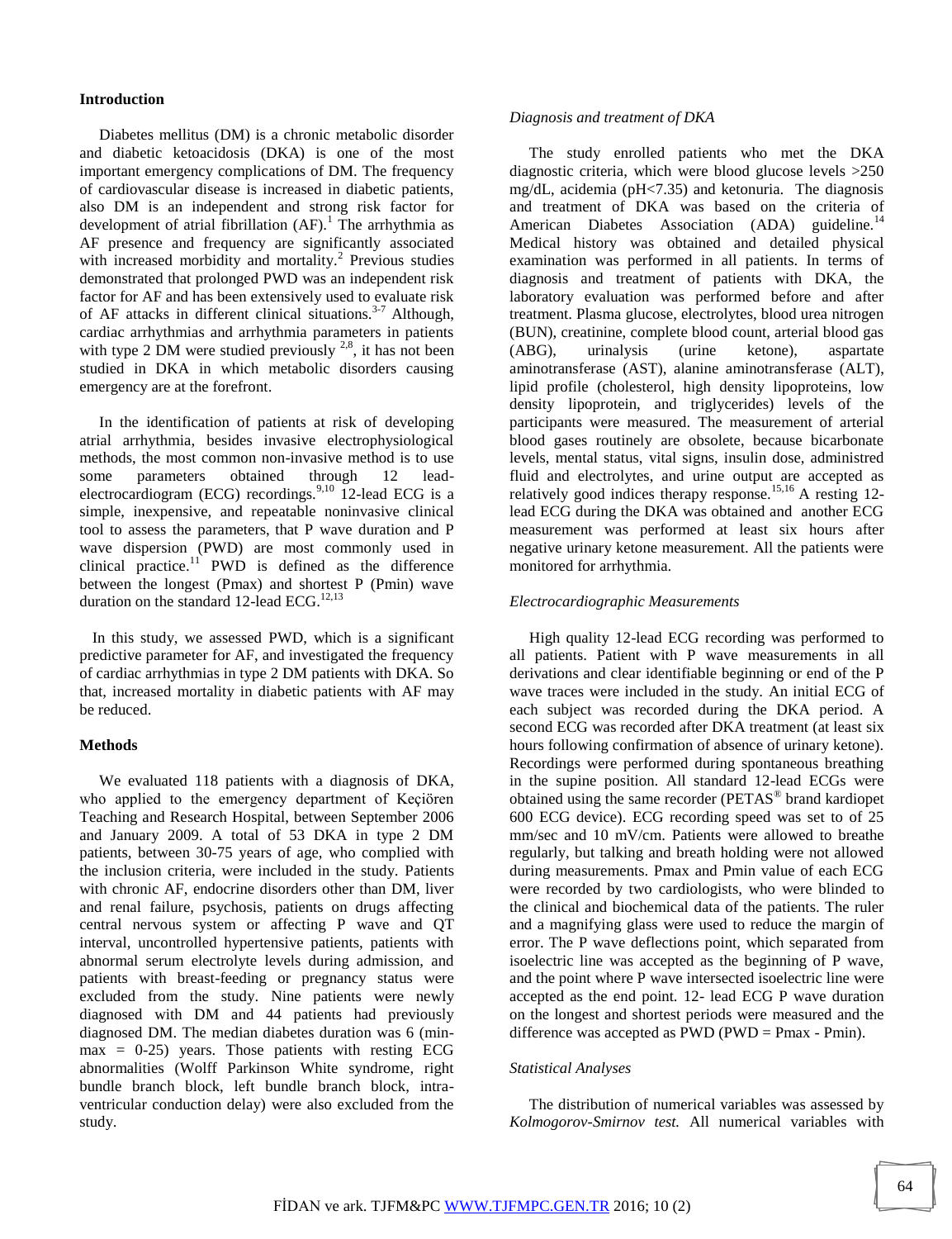normal distribution were expressed as mean  $\pm$  SD, abnormally distributed variables were expressed median (minimum-maximum) and categorical variables were expressed as percentages. *Paired sample t-test* was used for normally distributed variables and *Wilcoxon rank-sum test* was used for abnormally distributed variables. *Pearson* or *Spearman correlation test* were used for the correlation measurements, where appropriate. A p-value  $< 0.05$  was determined as statistically significant. The statistical analyses were performed by using SPSS statistical software (ver.10.0, SPSS, Chicago, IL, USA).

## **Results**

 We studied 53 type 2 DM patients (mean age: 53.1±15.0) with DKA. Baseline characteristics of the patients are shown in Table 1. Laboratory parameters were measured for all patients during the DKA period and afterward including blood glucose (400.6  $\pm$  119.1 mg/dL vs. 199.6  $\pm$  68.0 mg/dL,  $p < 0.001$  respectively), urine glucose (748.0 ± 346.8 mg/dL vs. 429.3 ± 110.2 mg/dL, p < 0.001 respectively), and urine density [1020 (1005-1040) vs. 1015 (1003-1029),  $p < 0.001$  respectively]. All were significantly higher during ketoacidosis. Although levels of serum potassium and sodium were within the normal range in all subjects; serum potassium levels  $(4.2 \pm 0.5 \text{ mmol/L})$ vs  $3.8 \pm 0.6$  mmol/L,  $p < 0.001$  respectively) was significantly higher during ketoacidosis than after ketoacidosis (Table 2).

| Table 1. Clinical characteristics and laboratory parameters of<br>study patients with diabetic ketoacidosis                                                |                                                                       |  |  |
|------------------------------------------------------------------------------------------------------------------------------------------------------------|-----------------------------------------------------------------------|--|--|
| <b>Characteristics</b>                                                                                                                                     | <b>Patients</b>                                                       |  |  |
| Age (mean $\pm$ SD)                                                                                                                                        | 53.1 $\pm$ 15.0 years                                                 |  |  |
| Male/Female $(n - %)$                                                                                                                                      | 16/37 (30/70%)                                                        |  |  |
| Hypertension $(n - %)$                                                                                                                                     | 11(22%)                                                               |  |  |
| Known DM $(n - %)$                                                                                                                                         | 41 (82%)                                                              |  |  |
| Newly diagnosed DM $(n - %)$                                                                                                                               | 9(18%)                                                                |  |  |
| <b>Arterial Blood Gas Analysis</b><br>pH (7.35-7.45)<br>$HCO3(22-26 mEq/L)$<br>$PaCO2(32-48 mmHg)$<br>$PaO2 (83-108 mmHg)$                                 | 7.30 (7.27-7.34)<br>20 (11.8-22)<br>$30.2 \pm 2.5$<br>$81.6 \pm 13.7$ |  |  |
| Sat $O_2(95-99\%)$<br><b>Renal and Liver Function Tests</b>                                                                                                | 95.1 (87.2-97.9)                                                      |  |  |
| ALT (0-55 U/l)<br>AST (5-34 U/l)<br>Creatinine $(0,7-1,3 \text{ mg/dL})$<br>$BUN (6-26 mg/dL)$                                                             | $26.3 \pm 13.9$<br>$23.8 \pm 11.9$<br>$0.9 + 0.2$<br>$32.7 \pm 16.4$  |  |  |
| <b>Lipid Parameters</b><br>Total cholesterol (130-200 mg/dL)<br>LDL $(60-130 \text{ mg/dL})$<br>HDL $(40-70 \text{ mg/dL})$<br>Triglyceride (55-150 mg/dL) | $207.2 \pm 57.1$<br>$115.1\pm43.8$<br>$42.9 \pm 4.9$<br>190 (52-1238) |  |  |

| Table 2. Biochemical parameters during and after diabetic ketoasidosis |                      |                        |             |  |
|------------------------------------------------------------------------|----------------------|------------------------|-------------|--|
|                                                                        | <b>Basal</b>         | After DKA<br>treatment | Р-<br>value |  |
| glucose<br>$(70-105)$<br>Plasma<br>mg/dL                               | $400.6 \pm 119.1$    | $199.6 \pm 68.0$       | < 0.001     |  |
| $(0-50)$<br>Urine<br>glucose<br>mg/dL                                  | 748.0±346.8          | $429.3 \pm 110.2$      | < 0.001     |  |
| Urine ketone bodies (0-15)<br>mg/dL                                    | 40 (15-150)          | $\Omega$               | < 0.001     |  |
| density<br>$(1005 -$<br>Urine<br>1025)                                 | 1020 (1005-<br>1040) | 1015 (1003-<br>1029)   | < 0.001     |  |
| Serum potassium (3.5-5.2)<br>mmol/L)                                   | $4.2 \pm 0.5$        | $3.8 \pm 0.6$          | < 0.001     |  |
| Serum sodium (135-146)<br>mmol/L)                                      | $133.3 \pm 4.2$      | 136 (125-238)          | <b>NS</b>   |  |

 We found that PWD value was significantly higher during DKA than after treatment (Figure 1). PWD was 60 (40-100) ms during ketoacidosis and 40 (20-60) ms six hours later from urinary ketone being negative ( $p < 0.001$ ). However, there was no significant relationship between PWD and any biochemical parameters and demographic characteristics. Electrocardiographic parameters during and after DKA are demonstrated in Table 3. No significant correlation was found between PWD and plasma glucose levels during ketoacidosis.

| Table 3. Electrocardiographic parameters during and after diabetic<br>ketoacidosis |               |                        |                |  |  |
|------------------------------------------------------------------------------------|---------------|------------------------|----------------|--|--|
|                                                                                    | <b>Basal</b>  | After DKA<br>treatment | <b>P-value</b> |  |  |
| $Pmax$ (ms)                                                                        | 110 (100-140) | 80 (80-120)            | < 0.001        |  |  |
| Pmin (ms)                                                                          | $40(40-60)$   | $60(40-60)$            | < 0.001        |  |  |
| $PWD$ (ms)                                                                         | $60(40-100)$  | 40 (20-60)             | < 0.001        |  |  |

**Pmax**: maximum P wave duration, **Pmin**: minimum P wave duration, **PWD**: P wave dispersion.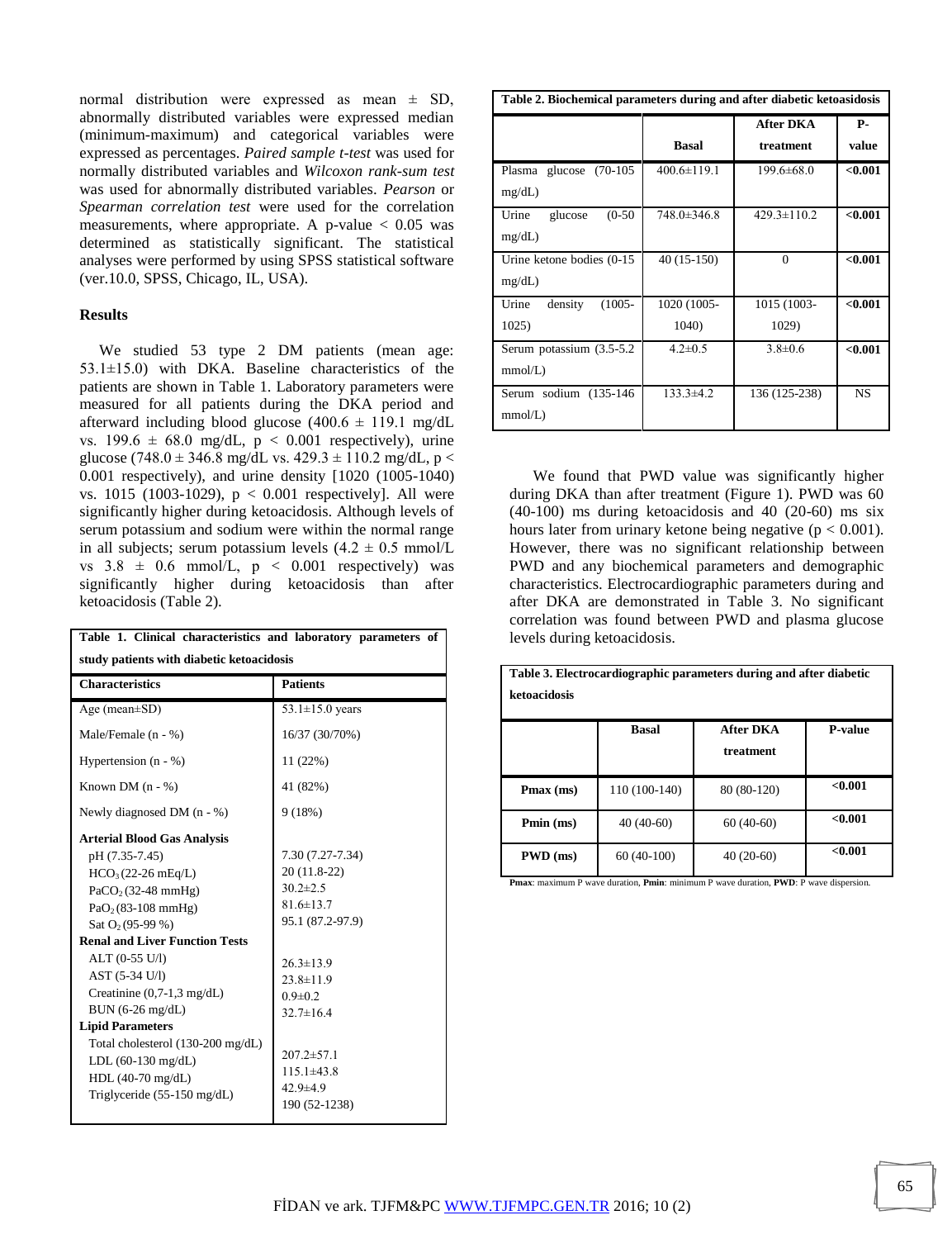

Figure 1: P wave dispersion during and after DCA.

 We detected that 4 patients developed paroxysmal atrial fibrillation (PAF) and other 4 patients developed supraventricular extrasystole (SVE) in the course of DKA treatment. The longest of arrhythmias lasted 1 minute, others are short-lived. If the patient had a CHADS-VASc score of 2 and above, oral anticoagulation therapy with warfarin (with target  $\overline{\text{INR}}$  $\overline{\text{INR}}$  $\overline{\text{INR}}$  of 2-3) was started.<sup>16</sup> No other arrhythmia episodes were detected. During DKA, we found that PWD value was significantly higher in patients with atrial arrhythmias, including PAF and SVE, than without  $(80 (60-100)$  ms vs. 60  $(40-80)$  ms;  $p < 0.017$ ) (Figure 2).



Figure 2: The relationship between PWD and atrial arrhythmia.

#### **Discussion**

 It has been shown that DM is a powerful and independent risk factor for the development of  $AF<sup>1</sup>AF$  is often accompanied by DM and raises the mortality in diabetics. Studies investigating the relationship between DM with PWD, which is one of the predictors of AF in patients with DM are scarce. DKA is one of the most

important acute complications of DM, which arises after acid-base balance disorders, electrolyte imbalance, and autonomic nervous system. Fluctuations and hormonal factors (insulin deficiency, counter-regulatory hormones increase) may cause impairment of atrial tissue electrical homogeneity. Atrial electrical heterogeneity may result in an increase in  $PWD$   $^{17,19}$ . The mechanisms of PD prolongation were not investigated in this study. Patients with significant electrolyte imbalance were not included.

 The first study in the literature which has been carried out concerning the effect of P waves on DM was conducted by Yazici and colleagues<sup>20</sup>, which reported that a P increase in patients with DM could be the non-invasive indicator of atrial myopathy or fibrosis and P increase can be used as a non-invasive indicator for atrial fibrosis in diabetics. A few studies claimed that structural and electrophysiological changes in the atrial myocardium caused by diabetes might<br>play a role.<sup>21-23</sup> Another study suggested that play a role.<sup>21-23</sup> Another study suggested that inhomogeneous atrial depolarization was a potential trigger of PAF in patients with diabetic autonomic neuropathy.<sup>24</sup> Furthermore, other study demonstrated that the prolongation of PWD might occur before the development of overt diabetes by changing the chemical composition of the protein in cell membrane structure.<sup>13</sup> One of the last study, about PWD in patients with type 2 DM published by Demir and colleagues, which suggested a correlation of PWD with atrial electromechanical delay.<sup>1</sup>

 There is so far no study to our knowledge, demonstrating increased P wave dispersion in DKA. Our study also claims for the first time that PWD, which is known to be a marker of AF, is increased during DKA and improved with treatment. The difference in PWD before and after treatment of DKA might imply a possible electrical instability of the heart. It is advisable that ECG should be performed during ketoacidosis in order to detect and follow-up atrial arrhythmias in diabetic patients. We realized that the incidence of AF was increased during DKA in our patients. At the same time, we have observed other cardiac arrhythmias as SVE besides AF during ketoacidosis. This prominent increase in PWD can be considered as an indicator of possible risk for atrial arrhythmia.

#### **Limitations**

 Potential limitations of this study should be addressed. Other arrhythmia parameters such as QT dynamicity and heart rate variability and myocardial perfusion SPECT analysis in association with PWD may give more information about the etiology of increased PWD in DKA patients, but these tests are more expensive and complex and may not be necessary in patients without overt heart disease. This study emphasized PWD in DKA, which is rare. Another limitation is the involvment of one single center with a relatively small number of participants. To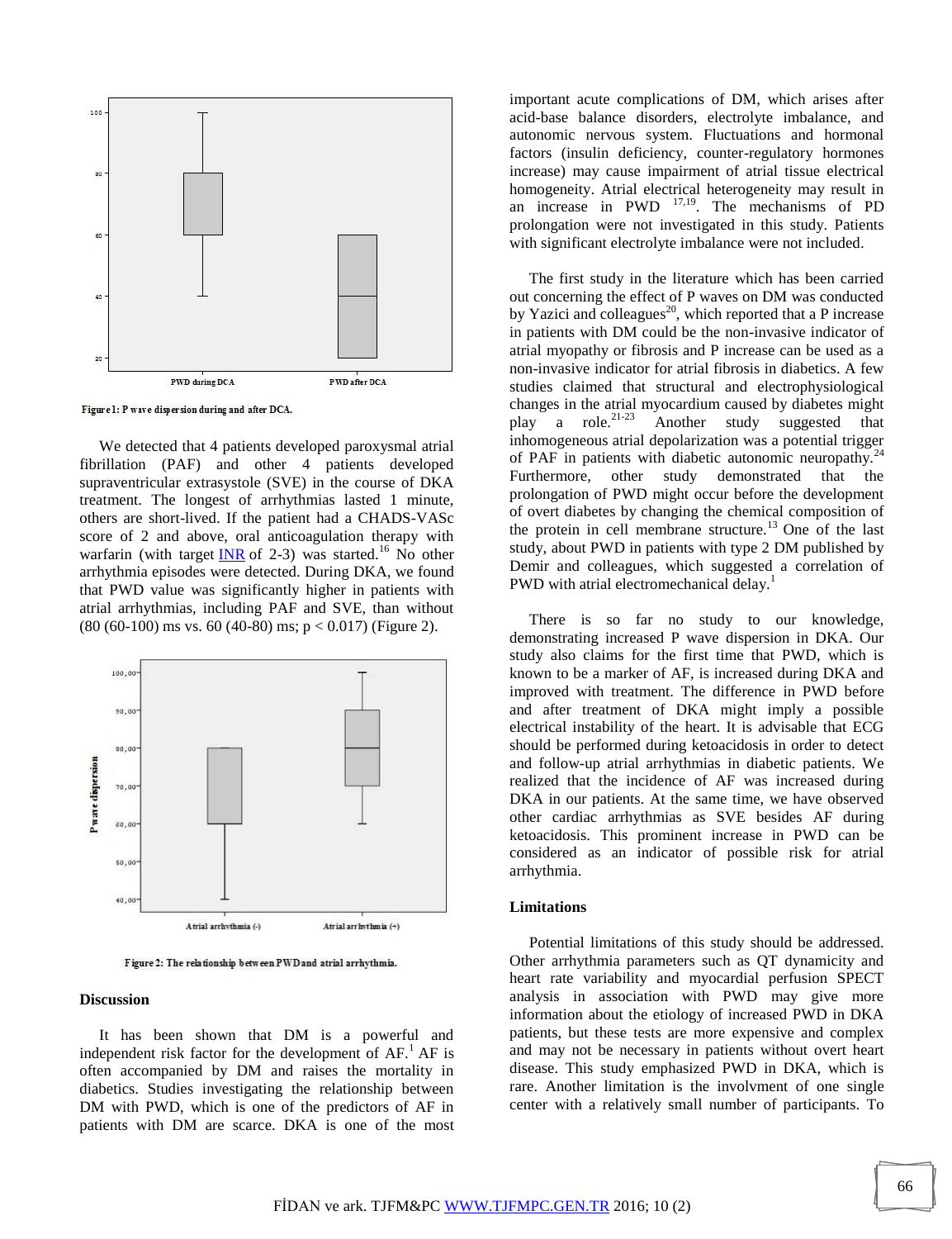clarify the effect of such differences on PWD studies with large populations are needed.

## **Conclusions**

 This study demonstrated that PWD on ECG is increased during DKA and decreases after treatment of ketoacidosis. Diabetic patients are at increased risk of atrial arrhythmias, which are frequently overlooked, during DKA treatment. Screening DKA patients with PWD, measured by 12-lead ECG, may help identify atrial arrhythmias such as AF and consequently may reduce the mortality and morbidity. We suggest therefore that these patients need to be monitored more closely during the DKA treatment.

### **Referances**

1.Demir K, Avci A, Kaya Z, Marakoglu K, Ceylan E, Yilmaz A, et al. Assessment of atrial electromechanical delay and P-wave dispersion in patients with type 2 diabetes mellitus. *J Cardiol*. 2015 Jul 8. pii: S0914- 5087(15)00185-9.

2.Movahed MR, Hashemzadeh M, Jamal MM. Diabetes mellitus is a strong, independent risk for atrial fibrillation and flutter in addition to other cardiovascular disease. *Int J Cardiol* 2005 Dec 7;105(3):315-318.

3.Lazzeroni D, Parati G, Bini M, Piazza P, Ugolotti PT, Camaiora U, et al. P-wave dispersion predicts atrial fibrillation following cardiac surgery. *Int J Cardiol* 2016 Jan 15;203:131-133.

4.Páll A, Czifra Á, Sebestyén V, Becs G, Kun C, Balla J, et al. Hemodiafiltration and hemodialysis differently affect P wave duration and dispersion on the surface electrocardiogram. *Int Urol Nephrol* 2016 Feb;48(2):271- 277.

5.Akbal A, Kurtaran A, Gürcan A, Selçuk B, Batgi H, Akyüz M, et al. P-wave and QT dispersion in spinal cord injury. *Intern Med* 2014;53(15):1607-1611.

6.Francia P, Ricotta A, Balla C, Adduci C, Semprini L, Frattari A, et al. P-wave duration in lead aVR and the risk of atrial fibrillation in hypertension. *Ann Noninvasive Electrocardiol* 2015 Mar;20(2):167-174.

7.Izci F, Hocagil H, Izci S, Izci V, Koc MI, Acar RD. Pwave and QT dispersion in patients with conversion disorder. *Ther Clin Risk Manag* 2015 Mar 26;11:475-480.

8.Tadic M, Cuspidi C. Type 2 diabetes mellitus and atrial fibrillation: From mechanisms to clinical practice. *Arch Cardiovasc Dis* 2015 Apr;108(4):269-276.

9[.Dilaveris PE,](http://www.ncbi.nlm.nih.gov/pubmed/?term=Dilaveris%20PE%5BAuthor%5D&cauthor=true&cauthor_uid=11333174) [Gialafos JE.](http://www.ncbi.nlm.nih.gov/pubmed/?term=Gialafos%20JE%5BAuthor%5D&cauthor=true&cauthor_uid=11333174) P-wave dispersion: a novel predictor of paroxysmal atrial fibrillation. *[Ann](http://www.ncbi.nlm.nih.gov/pubmed/?term=KWave+Dispersion%3A+A+Novel+Predictor+of+Paroxysmal+Atrial+Fibrillation)  [Noninvasive Electrocardiol](http://www.ncbi.nlm.nih.gov/pubmed/?term=KWave+Dispersion%3A+A+Novel+Predictor+of+Paroxysmal+Atrial+Fibrillation)* 2001 Apr;6(2):159-165.

10.Koide Y, Yotsukura M, Ando H, Aoki S, Suzuki T, Sakata K, et al. Usefulness of P-wave dispersion in standard twelve-lead electrocardiography to predict transition from paroxysmal to persistent atrial fibrillation. *Am J Cardiol* 2008;102(5):573-577.

11.Elmoniem AA, El-Hefny N, Wadi W. P Wave Dispersion (PWD) as a predictor of Atrial Fibrillation (AF). *Int J Health Sci (Qassim)* 2011 Jul;5(2 Suppl 1):25-26.

12.Aytemir K, Ozer N, Atalar E, Sade E, Aksoyek S, Ovunc K, et al. P wave dispersion on 12-lead electrocardiography in patients with paroxysmal atrial fibrillation. *Pacing Clin Electrophysiol* 2000; 23: 1109- 1112.

13.Karabag T, Aydin M, Dogan SM, Cetiner MA, Sayin MR, Gudul NE, et al. Prolonged P wave dispersion in prediabetic patients. *Kardiol Pol* 2011;69(6):566-571.

14.American Diabetes Association. Standards of medical care in diabetes. *Diabetes Care* 2005;28(1): 54-71.

15.Eisenbarth GS, Buse JB. Type 1 Diabetes Mellitus - Acute Diabetic emergencies: Diabetic Ketoacidosis. P. Reed Larsen, Henry M. Kronenberg, Shlomo Melmed, P. Reed Larsen. Williams Textbook of Endocrinology, Edition 10. Philadelphia, Elsevier Saunders, 2002. 1453-1458.

16.Camm AJ, Lip GY, [De Caterina R,](http://www.ncbi.nlm.nih.gov/pubmed/?term=De%20Caterina%20R%5BAuthor%5D&cauthor=true&cauthor_uid=22923145) [Savelieva I,](http://www.ncbi.nlm.nih.gov/pubmed/?term=Savelieva%20I%5BAuthor%5D&cauthor=true&cauthor_uid=22923145) [Atar](http://www.ncbi.nlm.nih.gov/pubmed/?term=Atar%20D%5BAuthor%5D&cauthor=true&cauthor_uid=22923145)  [D,](http://www.ncbi.nlm.nih.gov/pubmed/?term=Atar%20D%5BAuthor%5D&cauthor=true&cauthor_uid=22923145) [Hohnloser SH,](http://www.ncbi.nlm.nih.gov/pubmed/?term=Hohnloser%20SH%5BAuthor%5D&cauthor=true&cauthor_uid=22923145) et al. 2012 focused update of the ESC Guidelines for the management of atrial fibrillation: an update of the 2010 ESC Guidelines for the management of atrial fibrillation developed with the special contribution of the European Heart Rhythm Association. *Europace* 2012 Oct;14(10):1385-1413.

17[.Daubert JC,](http://www.ncbi.nlm.nih.gov/pubmed/?term=Daubert%20JC%5BAuthor%5D&cauthor=true&cauthor_uid=15078407) [Pavin D,](http://www.ncbi.nlm.nih.gov/pubmed/?term=Pavin%20D%5BAuthor%5D&cauthor=true&cauthor_uid=15078407) [Jauvert G,](http://www.ncbi.nlm.nih.gov/pubmed/?term=Jauvert%20G%5BAuthor%5D&cauthor=true&cauthor_uid=15078407) [Mabo P.](http://www.ncbi.nlm.nih.gov/pubmed/?term=Mabo%20P%5BAuthor%5D&cauthor=true&cauthor_uid=15078407) Intra- and interatrial conduction delay: implications for cardiac pacing. *[Pacing Clin Electrophysiol](http://www.ncbi.nlm.nih.gov/pubmed/15078407)* 2004 Apr;27(4):507- 525.

18.Uysal F, Ozboyaci E, Bostan O, Saglam H, Semizel E, Cil E. Evaluation of electrocardiographic parameters for early diagnosis of autonomic dysfunction in children and adolescents with type-1 diabetes mellitus. *Pediatr Int* 2014 Oct;56(5):675-680.

19.Kalpana V, Hamde ST, Waghmare LM. ECG feature extraction using principal component analysis for studying the effect of diabetes. *J Med Eng Technol* 2013 Feb;37(2):116-126.

20.Yazici M, Ozdemir K, Altunkeser BB, Kayrak M, Duzenli MA, Vatankulu MA, et al. The effect of diabetes